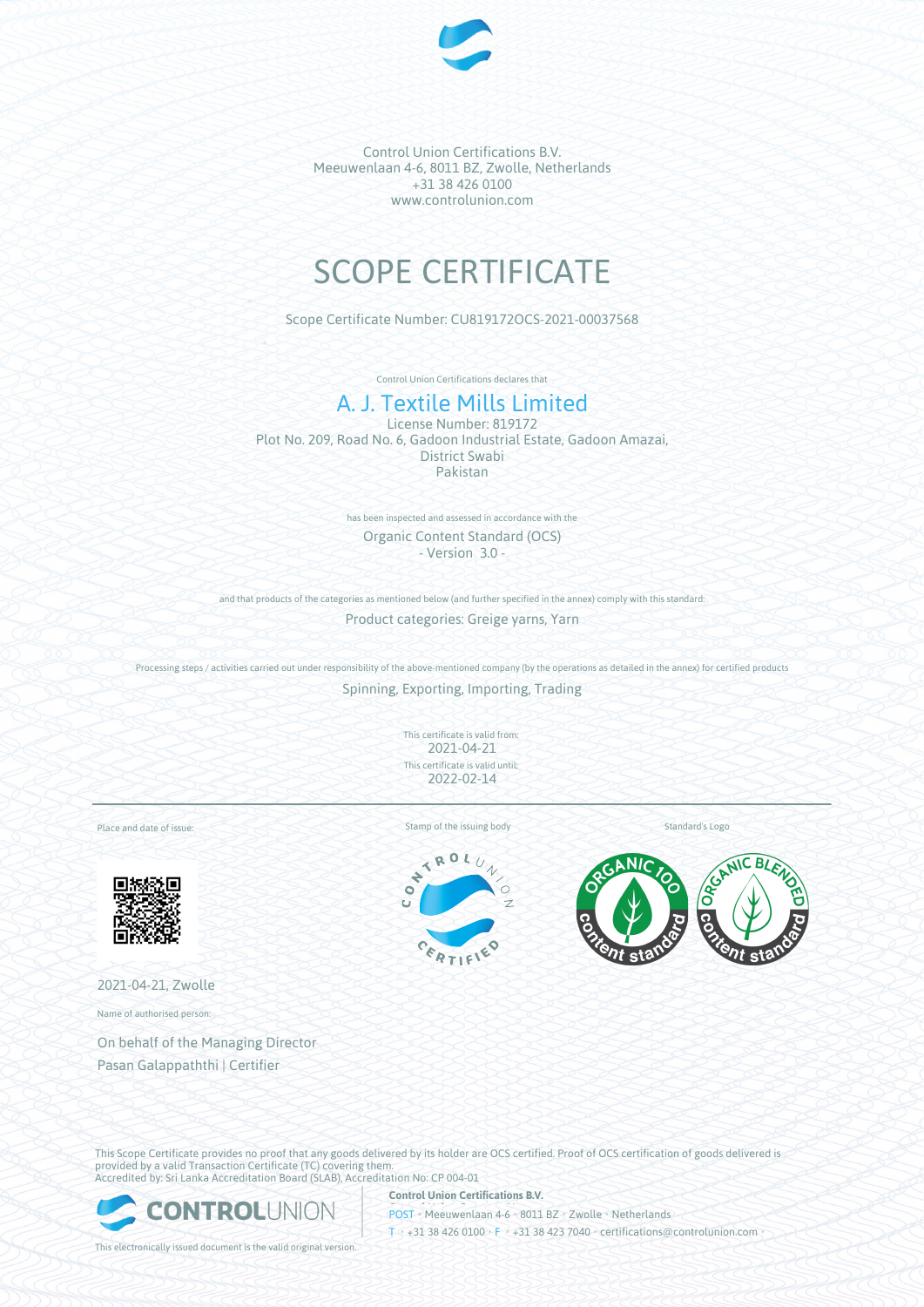

#### **A. J. Textile Mills Limited Organic Content Standard (OCS)**

### Products Annex to certificate no. CU819172OCS-2021-00037568 In specific the certificate covers the following products:

| <b>Product category</b> | <b>Product details</b> | <b>Material composition</b>                                | Label grade        |
|-------------------------|------------------------|------------------------------------------------------------|--------------------|
| Greige yarns            | Carded yarns           | 90.0% Organic Cotton<br>10.0% Conventional Cotton          | <b>OCS Blended</b> |
| Greige yarns            | Carded yarns           | 100.0% Organic Cotton                                      | <b>OCS 100</b>     |
| Greige yarns            | Carded yarns           | 87.0% Organic Cotton<br>13.0% Conventional Other           | <b>OCS Blended</b> |
| Greige yarns            | Carded yarns           | 30.0% Conventional Cotton<br>70.0% Organic Cotton          | <b>OCS Blended</b> |
| Greige yarns            | Carded yarns           | 35.0% Conventional Cotton<br>65.0% Organic Cotton          | <b>OCS Blended</b> |
| Greige yarns            | Carded yarns           | 60.0% Organic Cotton<br>40.0% Conventional Cotton          | <b>OCS Blended</b> |
| Greige yarns            | Carded yarns           | 50.0% Conventional Cotton<br>50.0% Organic Cotton          | <b>OCS Blended</b> |
| Greige yarns            | Carded yarns           | 50.0% Recycled Pre-Consumer Cotton<br>50.0% Organic Cotton | <b>OCS Blended</b> |
| Greige yarns            | Carded yarns           | 20.0% Organic Cotton<br>80.0% Conventional Cotton          | <b>OCS Blended</b> |
| Greige yarns            | Carded yarns           | 16.0% Conventional Other<br>84.0% Organic Cotton           | <b>OCS Blended</b> |
| Greige yarns            | Carded yarns           | 10.0% Organic Cotton<br>90.0% Conventional Cotton          | <b>OCS Blended</b> |
| Greige yarns            | Carded yarns           | 5.0% Organic Cotton<br>95.0% Conventional Cotton           | <b>OCS Blended</b> |
| Greige yarns            | Combed yarns           | 50.0% Organic Cotton<br>50.0% Conventional Cotton          | <b>OCS Blended</b> |
| Yarn                    | Carded yarns           | 65.0% Conventional Cotton<br>35.0% Organic Cotton          | <b>OCS Blended</b> |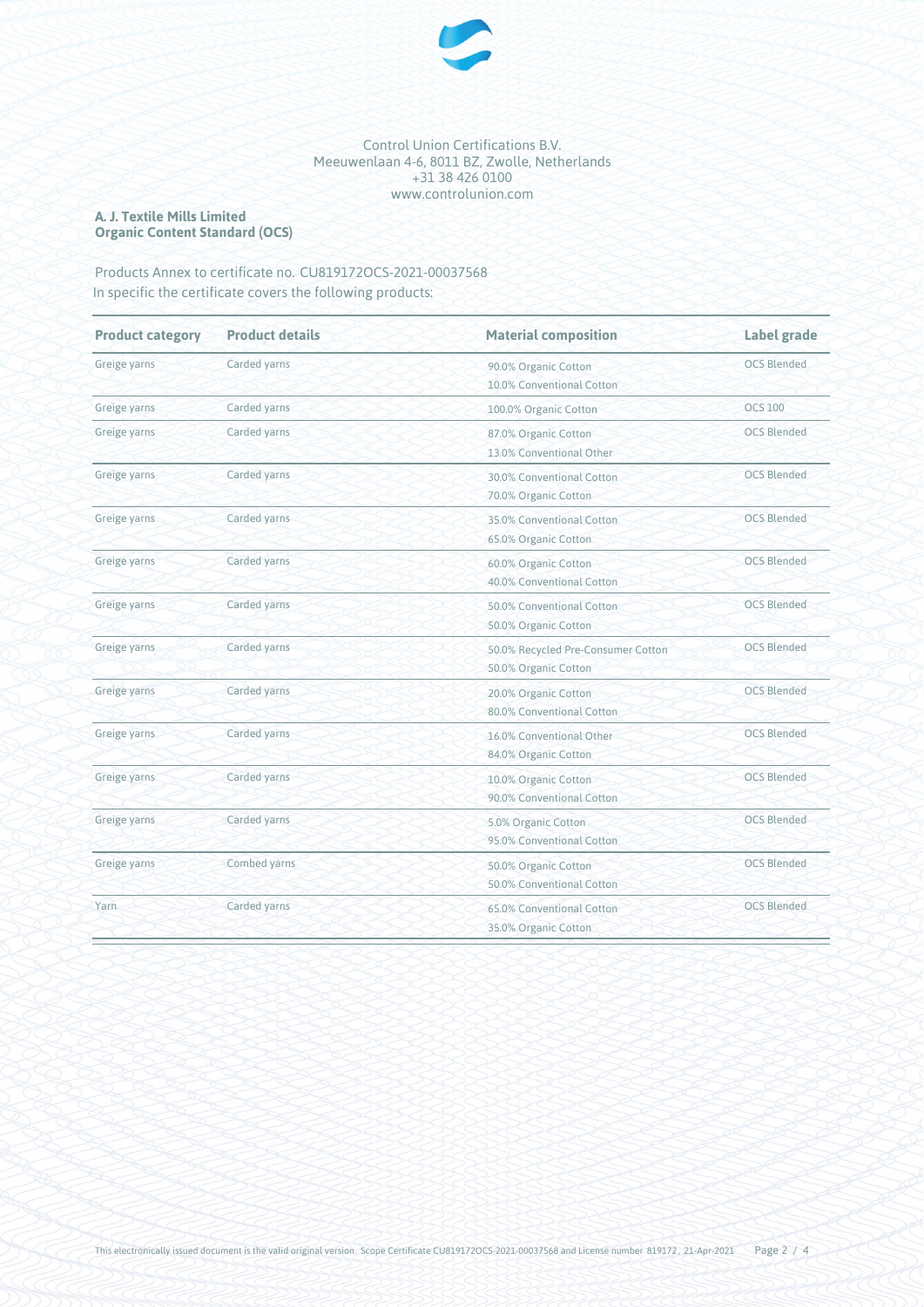

**A. J. Textile Mills Limited Organic Content Standard (OCS)**

Products made with Recycled fibers are also certified to the Global Recycled Standard or Recycled Claim Standard.

Place and date of issue:





2021-04-21, Zwolle

Name of authorised person:

On behalf of the Managing Director Pasan Galappaththi | Certifier